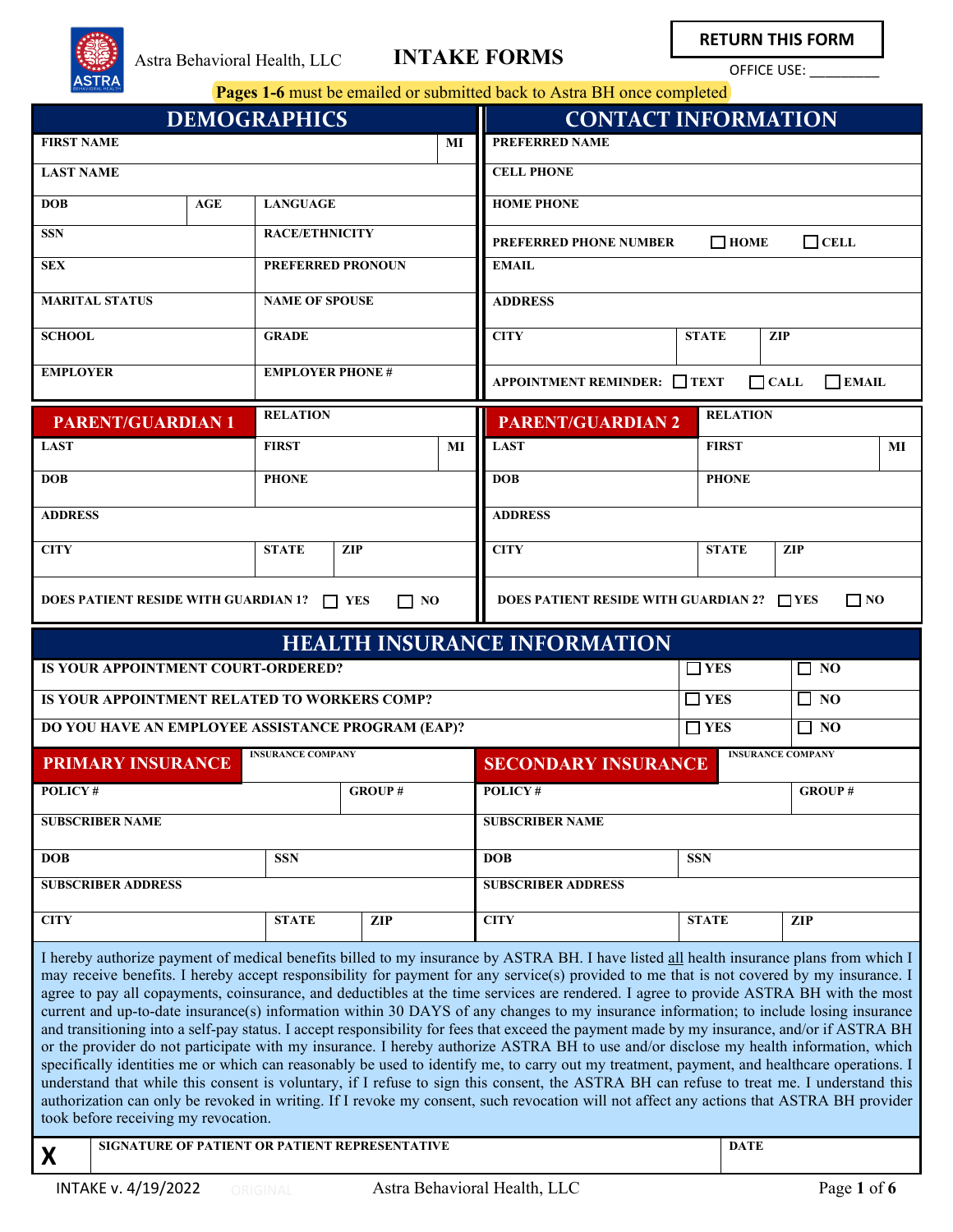

# Astra Behavioral Health, LLC **INTAKE FORMS**

**RETURN THIS FORM**

OFFICE USE: \_\_\_\_\_\_\_\_\_

### **PATIENT NAME: DOB:**

|                                              |  |                                         | <b>MEDICAL INFORMATION</b>           |               |                 |  |
|----------------------------------------------|--|-----------------------------------------|--------------------------------------|---------------|-----------------|--|
| <b>MEDICAL CONDITIONS</b>                    |  | <b>CURRENTLY PRESCRIBED MEDICATIONS</b> |                                      |               |                 |  |
|                                              |  |                                         | <b>MEDICATION</b>                    | <b>DOSAGE</b> |                 |  |
|                                              |  |                                         | <b>MEDICATION</b>                    | <b>DOSAGE</b> |                 |  |
|                                              |  |                                         | <b>MEDICATION</b>                    | <b>DOSAGE</b> |                 |  |
|                                              |  |                                         | <b>MEDICATION</b>                    | <b>DOSAGE</b> |                 |  |
|                                              |  |                                         | <b>MEDICATION</b>                    | <b>DOSAGE</b> |                 |  |
| <b>HOSPITALIZATIONS</b>                      |  | $\square$ NONE                          | <b>ALLERGIES</b>                     |               | $\square$ NONE  |  |
| <b>FACILITY</b>                              |  | <b>DATE</b>                             |                                      |               |                 |  |
| <b>FACILITY</b>                              |  | <b>DATE</b>                             |                                      |               |                 |  |
| <b>FACILITY</b>                              |  | <b>DATE</b>                             |                                      |               |                 |  |
|                                              |  |                                         | <b>EXTERNAL PROVIDER INFORMATION</b> |               |                 |  |
| <b>PHONE</b><br><b>PHARMACY</b>              |  |                                         | <b>EMERGENCY CONTACT</b>             |               | <b>RELATION</b> |  |
| <b>ADDRESS</b>                               |  |                                         | PHONE 1                              |               |                 |  |
| <b>CITY</b><br><b>STATE</b>                  |  | <b>ZIP</b>                              | <b>PHONE 2</b>                       |               |                 |  |
| <b>PRIMARY CARE PROVIDER</b><br><b>PHONE</b> |  |                                         | <b>MENTAL HEALTH PROVIDER</b>        | <b>PHONE</b>  |                 |  |
| <b>ADDRESS</b>                               |  | <b>ADDRESS</b>                          |                                      |               |                 |  |
| <b>CITY</b><br><b>STATE</b>                  |  | <b>ZIP</b>                              | <b>CITY</b>                          | <b>STATE</b>  | <b>ZIP</b>      |  |

| <b>OTHER</b>                                     |            |           |
|--------------------------------------------------|------------|-----------|
| ARE YOU CURRENTLY PREGNANT OR BREASTFEEDING?     | $\Box$ YES | $\neg$ NO |
| <b>DO YOU USE RECREATIONAL DRUGS OR ALCOHOL?</b> | $\Box$ YES | $\Box$ NO |
| ARE YOU SEEKING TREATMENT FOR SUBSTANCE USE?     | $\Box$ YES | 7NO       |
| <b>HAVE YOU RECEIVED GENETIC TESTING?</b>        | $\Box$ YES | 7NO       |
| IF SO, WHERE WAS THE GENETIC TESTING DONE?       |            |           |

| <b>PATIENT INDICATED EXCEPTIONS TO THE DISCLOSURE OF PHI</b>               |                 |                                               |  |                                        |  |                                    |
|----------------------------------------------------------------------------|-----------------|-----------------------------------------------|--|----------------------------------------|--|------------------------------------|
| PLEASE LIST PERSONS THAT MAY ACCESS YOUR HEALTH INFORMATION ON YOUR BEHALF |                 |                                               |  |                                        |  |                                    |
| <b>NAME</b>                                                                | <b>RELATION</b> | <b>SCHEDULE/CANCEL</b><br><b>APPOINTMENTS</b> |  | <b>PICK UP</b><br><b>PRESCRIPTIONS</b> |  | <b>SPEAK TO</b><br><b>PROVIDER</b> |
| <b>NAME</b>                                                                | <b>RELATION</b> | <b>SCHEDULE/CANCEL</b><br><b>APPOINTMENTS</b> |  | <b>PICK UP</b><br><b>PRESCRIPTIONS</b> |  | <b>SPEAK TO</b><br><b>PROVIDER</b> |
| <b>NAME</b>                                                                | <b>RELATION</b> | <b>SCHEDULE/CANCEL</b><br><b>APPOINTMENTS</b> |  | <b>PICK UP</b><br><b>PRESCRIPTIONS</b> |  | <b>SPEAK TO</b><br><b>PROVIDER</b> |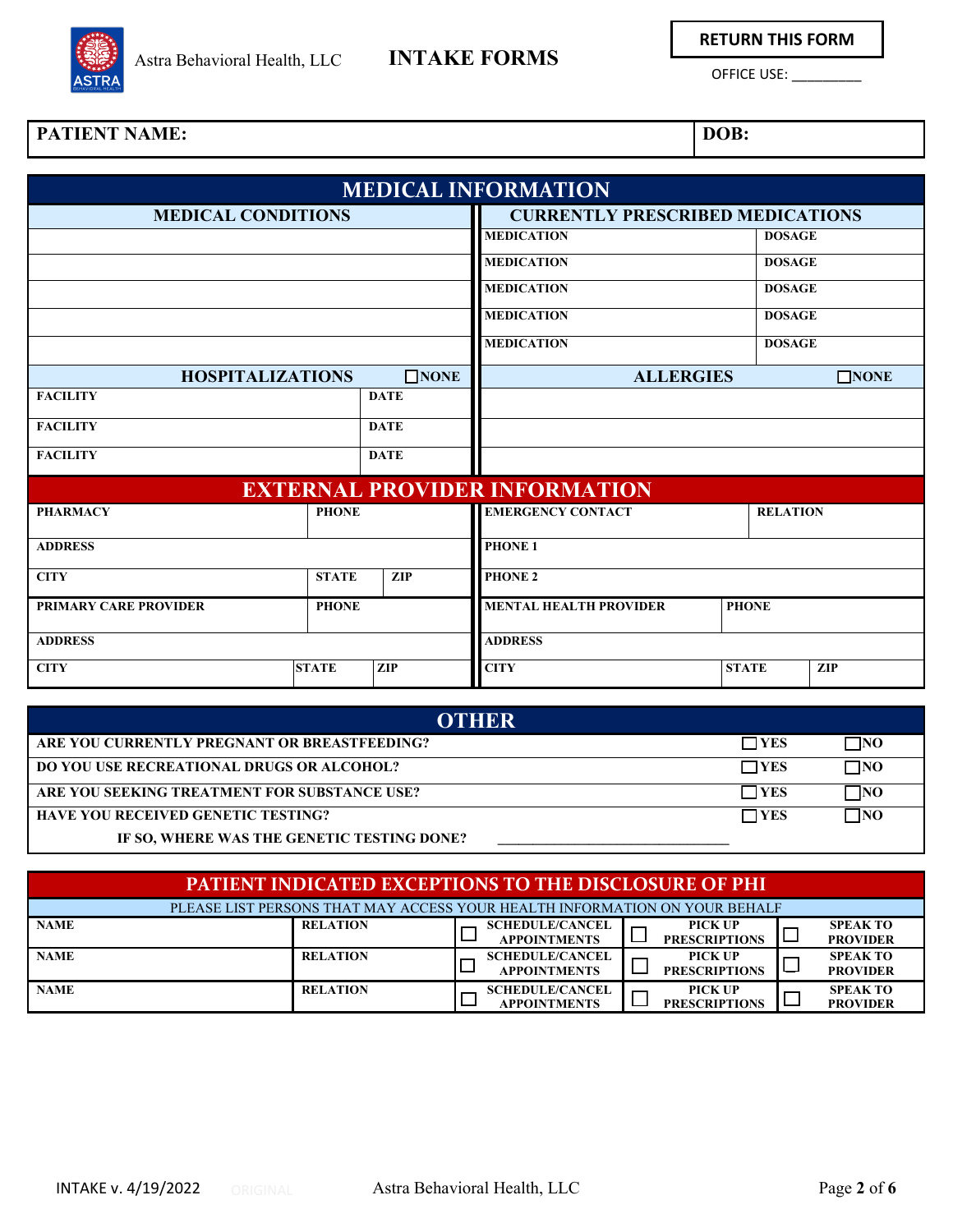**RETURN THIS FORM**

OFFICE USE: \_\_\_\_\_\_\_\_\_

### **PATIENT NAME: DOB:**

### **AUTHORIZATION FOR OUTPATIENT TREATMENT**

My signature affixed below acknowledges I wish to have treatment given to me, my child, or my ward by Astra Behavioral Health, LLC. Further, my signature affirms I have been informed of the treatment and procedures necessary, which will be performed by a psychiatrist, psychiatric nurse practitioner, therapist, and/or assisted by other staff members of Astra Behavioral Health, LLC; and my authorization to receive such treatment and procedures is hereby granted.

**X SIGNATURE OF PATIENT OR PATIENT REPRESENTATIVE <b>DATE** 

Astra Behavioral Health, LLC

## **INFORMED CONSENT FOR TELEHEALTH SERVICES**

### **My signature affixed below affirms I understand the following:**

- 1. I understand that I have a right to withdraw my consent to the use of telehealth during my care at any time, without affecting my right to future care or treatment.
- 2. I understand that if the provider believes I would be better served by a traditional face-to-face encounter, the provider may, at any time, stop the telehealth visit and schedule a face-to-face visit. Therefore, I understand that technology problems may necessitate an in-person visit.
- 3. I understand that I may expect the anticipated benefits from the use of telehealth in my care, but that no results can be guaranteed or assured.
- 4. I understand that the laws that protect the privacy and confidentiality of medical information also apply to telehealth.
- **5.** I understand that I will be responsible for any copayments or coinsurances that apply.
- **X SIGNATURE OF PATIENT OR PATIENT REPRESENTATIVE <b>DATE**

| <b>ACKNOWLEDGEMENT OF RECEIPT OF FORMS</b>                                                                                                                                                                                                                                                     |                             |  |  |  |  |  |
|------------------------------------------------------------------------------------------------------------------------------------------------------------------------------------------------------------------------------------------------------------------------------------------------|-----------------------------|--|--|--|--|--|
| <b>FORM</b>                                                                                                                                                                                                                                                                                    | <b>ACKNOWLEDGED RECEIPT</b> |  |  |  |  |  |
| CLIENT PAYMENT PROGRAMS AND FEE AGREEMENT<br>$\mathbf{1}$ .                                                                                                                                                                                                                                    | $(INITAL)$ $X$ $\_\_$       |  |  |  |  |  |
| CONFIDENTIALITY OF CLIENT RECORDS<br>2 <sub>1</sub>                                                                                                                                                                                                                                            | $(INITAL)$ $X$ $\_\_$       |  |  |  |  |  |
| NOTICE OF CLIENT RIGHTS<br>$\mathbf{R}$                                                                                                                                                                                                                                                        |                             |  |  |  |  |  |
| VIDEO MONITORING PRACTICES                                                                                                                                                                                                                                                                     |                             |  |  |  |  |  |
| PATIENT RESPONSIBILITIES                                                                                                                                                                                                                                                                       | $(INITAL)$ $X$ $\_\_$       |  |  |  |  |  |
| 6. LATE CANCELLATION/NO SHOW POLICY                                                                                                                                                                                                                                                            | $(INITAL)$ $X$ $\_\_$       |  |  |  |  |  |
| 7. NOTICE OF PRIVACY PRACTICES                                                                                                                                                                                                                                                                 |                             |  |  |  |  |  |
| YOUR INDIVIDUAL PRIVACY RIGHTS UNDER HIPAA<br>8.                                                                                                                                                                                                                                               | $(INITAL)$ $X$              |  |  |  |  |  |
| My initial by the name of each individually listed document and my signature affixed below affirms that I<br>have received, read, fully understand, and agree to the contents of each document and, should I have any<br>questions, I will ask a staff member of Astra Behavioral Health, LLC. |                             |  |  |  |  |  |
| SIGNATURE OF PATIENT OR PATIENT REPRESENTATIVE<br>X                                                                                                                                                                                                                                            | <b>DATE</b>                 |  |  |  |  |  |

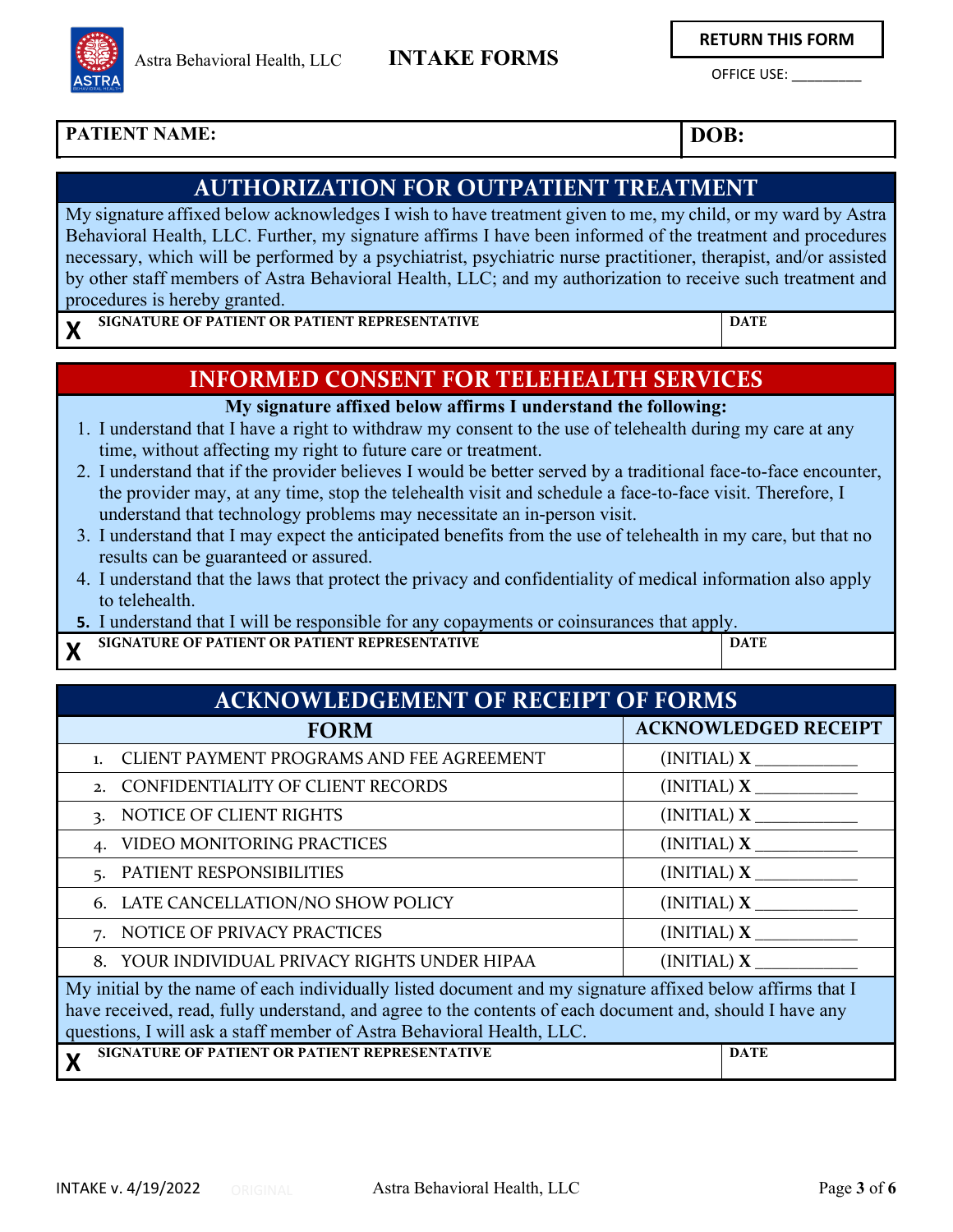

**RETURN THIS FORM**

OFFICE USE: \_\_\_\_\_\_\_\_\_

### **PATIENT NAME:** DOB:

### **RESOURCES** At Astra Behavioral Health, we are committed to providing the best resources to meet your mental health needs. We understand that there are often challenges and we are here to help. To get started, **Please choose "Y" or "N" to the following questions:** Are you in need of resources, such as housing, clothing, education, food, and more? **Y N** Do you need assistance with employment? Do you have transportation issues? Do you need assistance with benefits, such as food stamps, SSI, SSDI, KTAP, or insurance? Would you like help with finding community activities for yourself and your family? Have you experienced alcohol or drug problems within the past year? Are you having trouble accessing medical care? Are you getting overwhelmed? We can provide strength, hope, resources, and skills in these areas through Targeted Case Management, Supported Employment, and Peer Support services. If you answered "Y" to any of these questions, we will

contact you to assist in getting the help you need.

# **IF PATIENT IS A MINOR**

Please answer the following questions so that we may be able to provide the best resources for your needs. We understand that there are often challenges and we are here to help. **Y N**

**Please choose "Y" or "N" to the following questions:**

Has your child ever engaged in self-injury, a pattern of reckless decisions, had an eating disorder, or threatened or attempted suicide?

Does your child have trouble making friends or communicating with children their own age?

Is there a current or previous court or child protective services involvement regarding this child?

Are you struggling to manage your child's behavior at home?

Is your child having behavior issues at school or struggling academically (failing classes)?

Does your child engage in dangerous behaviors (violence/fighting, damaging property, leaving home without permission, fire-setting, etc.?)

Does your child follow rules/laws? (at home, school)?

To the best of your knowledge, has your child ever used drugs, alcohol, tobacco products, or other illegal products?

Has your child had a psychiatric hospitalization within the past 12 months?

Do you have any other concerns regarding your child that are not listed here?

If so, please explain:

### **RETURN THIS FORM TO TARGETED CASE MANAGEMENT/SUPPORTED EMPLOYMENT**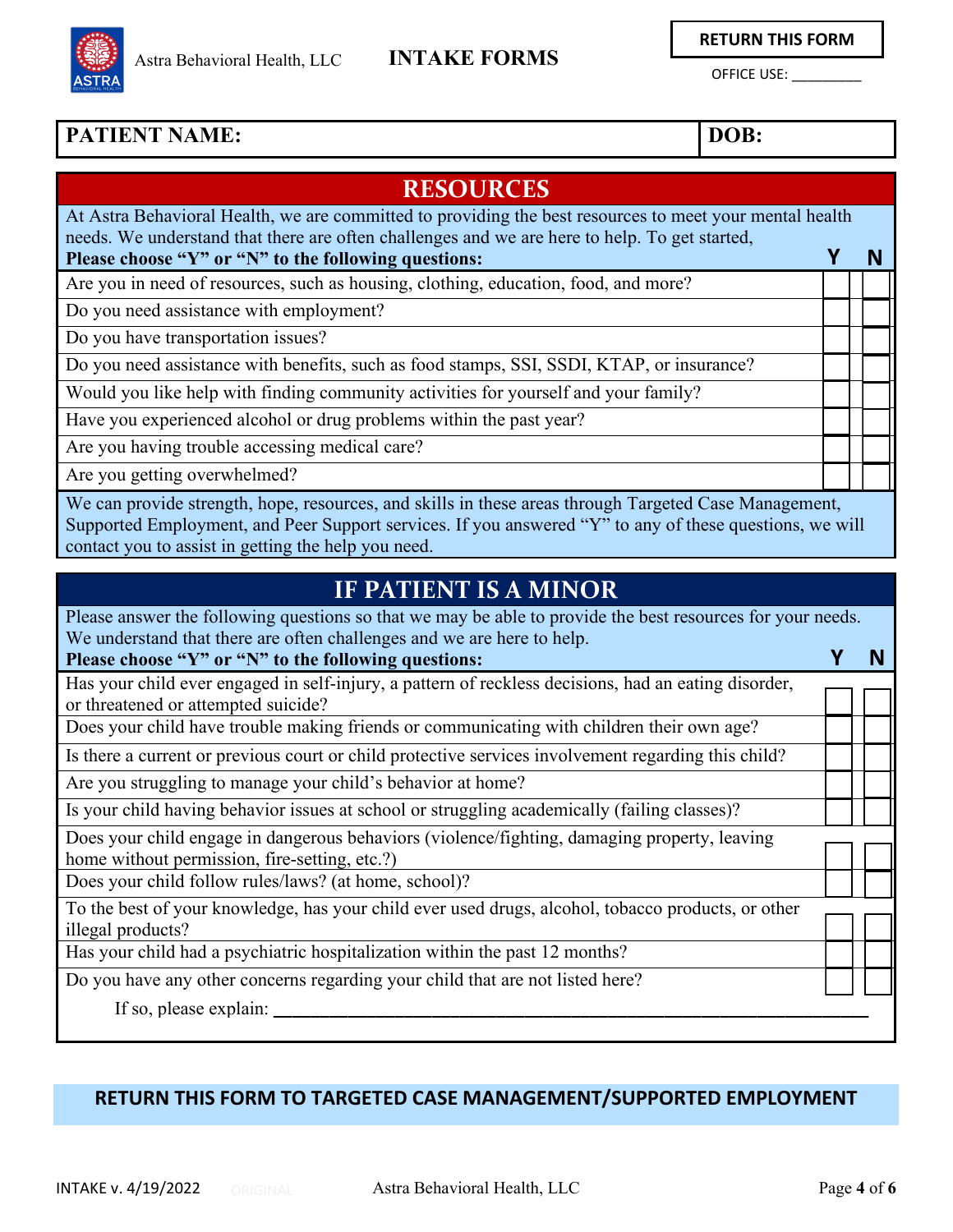

**RETURN THIS FORM**

OFFICE USE: \_\_\_\_\_\_\_\_\_

| Do you consent for your confidential information to be released to your<br>$\bigcirc$ YES<br>$\bigcirc$ NO<br><b>PRIMARY CARE PHYSICIAN?</b>                                                                                                                                                                                                                                                                                                                                                                                                                                                                                                                                                                                                                                                                                                                                                                                                                                                                                    |                                                                                                                           |                                     |                                 |                        |                     |           |  |  |
|---------------------------------------------------------------------------------------------------------------------------------------------------------------------------------------------------------------------------------------------------------------------------------------------------------------------------------------------------------------------------------------------------------------------------------------------------------------------------------------------------------------------------------------------------------------------------------------------------------------------------------------------------------------------------------------------------------------------------------------------------------------------------------------------------------------------------------------------------------------------------------------------------------------------------------------------------------------------------------------------------------------------------------|---------------------------------------------------------------------------------------------------------------------------|-------------------------------------|---------------------------------|------------------------|---------------------|-----------|--|--|
| If you have answered yes to the above question, please complete the following form. Otherwise, please skip this page.                                                                                                                                                                                                                                                                                                                                                                                                                                                                                                                                                                                                                                                                                                                                                                                                                                                                                                           |                                                                                                                           |                                     |                                 |                        |                     |           |  |  |
| <b>PATIENT NAME:</b>                                                                                                                                                                                                                                                                                                                                                                                                                                                                                                                                                                                                                                                                                                                                                                                                                                                                                                                                                                                                            | DOB:                                                                                                                      |                                     |                                 | SSN:                   |                     |           |  |  |
| ** Complete the following only if the person authorizing the use or disclosure is not the patient:<br><b>Representative's Name</b>                                                                                                                                                                                                                                                                                                                                                                                                                                                                                                                                                                                                                                                                                                                                                                                                                                                                                              |                                                                                                                           | <b>Relationship to Patient</b>      |                                 | <b>Legal Authority</b> |                     |           |  |  |
| Disclosure of the patient's PHI                                                                                                                                                                                                                                                                                                                                                                                                                                                                                                                                                                                                                                                                                                                                                                                                                                                                                                                                                                                                 |                                                                                                                           | <b>FROM</b>                         | Disclosure of the patient's PHI |                        |                     | <b>TO</b> |  |  |
| Person, class of persons, or organization<br><b>Astra Behavioral Health, LLC</b>                                                                                                                                                                                                                                                                                                                                                                                                                                                                                                                                                                                                                                                                                                                                                                                                                                                                                                                                                |                                                                                                                           |                                     | <b>Primary Care Physician</b>   |                        |                     |           |  |  |
| <b>1013 Granite Drive</b><br>Bardstown, KY 40004<br>T: (502) 349-3100 F: (502) 349-3169                                                                                                                                                                                                                                                                                                                                                                                                                                                                                                                                                                                                                                                                                                                                                                                                                                                                                                                                         | 2000 Ring Road<br>Elizabethtown, KY 42701                                                                                 | T: (270) 506-2730 F: (270) 900-0704 | <b>Address</b>                  |                        |                     |           |  |  |
| 129 Parkway Drive<br>Bardstown KY, 40004<br>T: (502) 233-9696 F: (502) 373-1648                                                                                                                                                                                                                                                                                                                                                                                                                                                                                                                                                                                                                                                                                                                                                                                                                                                                                                                                                 | 420 N Loretto Road Ste 200<br>Lebanon, KY 40033                                                                           | T: (270) 321-4480 F: (270) 321-4490 | City<br><b>Phone</b>            |                        | <b>State</b><br>Fax | ZIP       |  |  |
| THE FOLLOWING PROTECTED HEALTH INFORMATION MAY BE DISCLOSED:<br>□Entire Medical Record<br>$\Box$ Other (specify below)<br>□ Any Written/Verbal Communication<br>FURTHER, I AUTHORIZE THE DISCLOSURE OF THE FOLLOWING PROTECTED HEALTH INFORMATION:                                                                                                                                                                                                                                                                                                                                                                                                                                                                                                                                                                                                                                                                                                                                                                              |                                                                                                                           |                                     |                                 |                        |                     |           |  |  |
| □Mental Health<br>□Substance Abuse<br>Records created by non-ABH providers                                                                                                                                                                                                                                                                                                                                                                                                                                                                                                                                                                                                                                                                                                                                                                                                                                                                                                                                                      |                                                                                                                           |                                     |                                 |                        |                     |           |  |  |
| THE PURPOSE OF THE DISCLOSURE IS:                                                                                                                                                                                                                                                                                                                                                                                                                                                                                                                                                                                                                                                                                                                                                                                                                                                                                                                                                                                               |                                                                                                                           |                                     |                                 |                        |                     |           |  |  |
| $\Box$ Continuity of Care                                                                                                                                                                                                                                                                                                                                                                                                                                                                                                                                                                                                                                                                                                                                                                                                                                                                                                                                                                                                       |                                                                                                                           | □Insurance Purposes                 |                                 | Legal Circumstances    |                     |           |  |  |
| □Individual Elects to Not State Purpose<br>$\Box$ Other:                                                                                                                                                                                                                                                                                                                                                                                                                                                                                                                                                                                                                                                                                                                                                                                                                                                                                                                                                                        |                                                                                                                           |                                     |                                 |                        |                     |           |  |  |
| I understand that pursuant to KRS 304.17A-555-Patient's Right of Privacy Regarding Mental Health or Chemical Dependency-Authorized Disclosure, my<br>protected health information, used and/or shared under this authorization may not be shared again by the recipient of the information beyond the purpose for<br>which my authorization was given without first obtaining my specific written consent to re-disclose. Additionally, I understand that my information prohibits<br>the recipient to further disclose any information without written consent unless otherwise permitted by Federal Law 42 CFR Part 2. I am aware that if the<br>person or entity that receives this information is not a healthcare provider or plan covered by federal privacy regulations, this information may be re-disclosed<br>and no longer be protected by these regulations.<br>I understand that medical records released pursuant to this authorization could contain information concerning drug-related conditions, alcoholism, |                                                                                                                           |                                     |                                 |                        |                     |           |  |  |
| psychological conditions, psychiatric conditions and/or blood borne infectious diseases, which are subject to federal and/or state restrictions on disclosure.<br>The federal regulations restrict any use of protected health information to criminally investigate or prosecute any alcohol and/or substance use patients.                                                                                                                                                                                                                                                                                                                                                                                                                                                                                                                                                                                                                                                                                                    |                                                                                                                           |                                     |                                 |                        |                     |           |  |  |
| I understand I have the right to revoke this authorization in writing to an Astra Behavioral Health location listed above at any time with the exception that the<br>revocation will not apply to information already released in response to this authorization. Furthermore, per 94 HC250, I am entitled to one (1) free copy of<br>my medical record. Additional requests may be subject to fees. I understand that in any and all authorized releases of information, the "minimum necessary"<br>rule will apply. I understand that my signature on this form will not affect my condition for treatment, payment, enrollment or eligibility pertaining to benefits.                                                                                                                                                                                                                                                                                                                                                        |                                                                                                                           |                                     |                                 |                        |                     |           |  |  |
|                                                                                                                                                                                                                                                                                                                                                                                                                                                                                                                                                                                                                                                                                                                                                                                                                                                                                                                                                                                                                                 | <b>EXP DATE</b><br>This authorization automatically expires one (1) year from the date signed unless otherwise specified: |                                     |                                 |                        |                     |           |  |  |
| MY SIGNATURE AFFIXED BELOW AFFIRMS THAT I HAVE READ AND UNDERSTAND THE ABOVE STATEMENTS AND CONSENT<br>TO THE DISCLOSURE OF MY PROTECTED HEALTH INFORMATION FOR THE PURPOSE STATED ABOVE                                                                                                                                                                                                                                                                                                                                                                                                                                                                                                                                                                                                                                                                                                                                                                                                                                        |                                                                                                                           |                                     |                                 |                        |                     |           |  |  |
| SIGNATURE OF PATIENT OR PATIENT REPRESENTATIVE<br><b>DATE</b>                                                                                                                                                                                                                                                                                                                                                                                                                                                                                                                                                                                                                                                                                                                                                                                                                                                                                                                                                                   |                                                                                                                           |                                     |                                 |                        |                     |           |  |  |
| <b>WITNESS SIGNATURE</b><br><b>RELATIONSHIP TO PATIENT (IF REPRESENTATIVE)</b>                                                                                                                                                                                                                                                                                                                                                                                                                                                                                                                                                                                                                                                                                                                                                                                                                                                                                                                                                  |                                                                                                                           |                                     |                                 |                        |                     |           |  |  |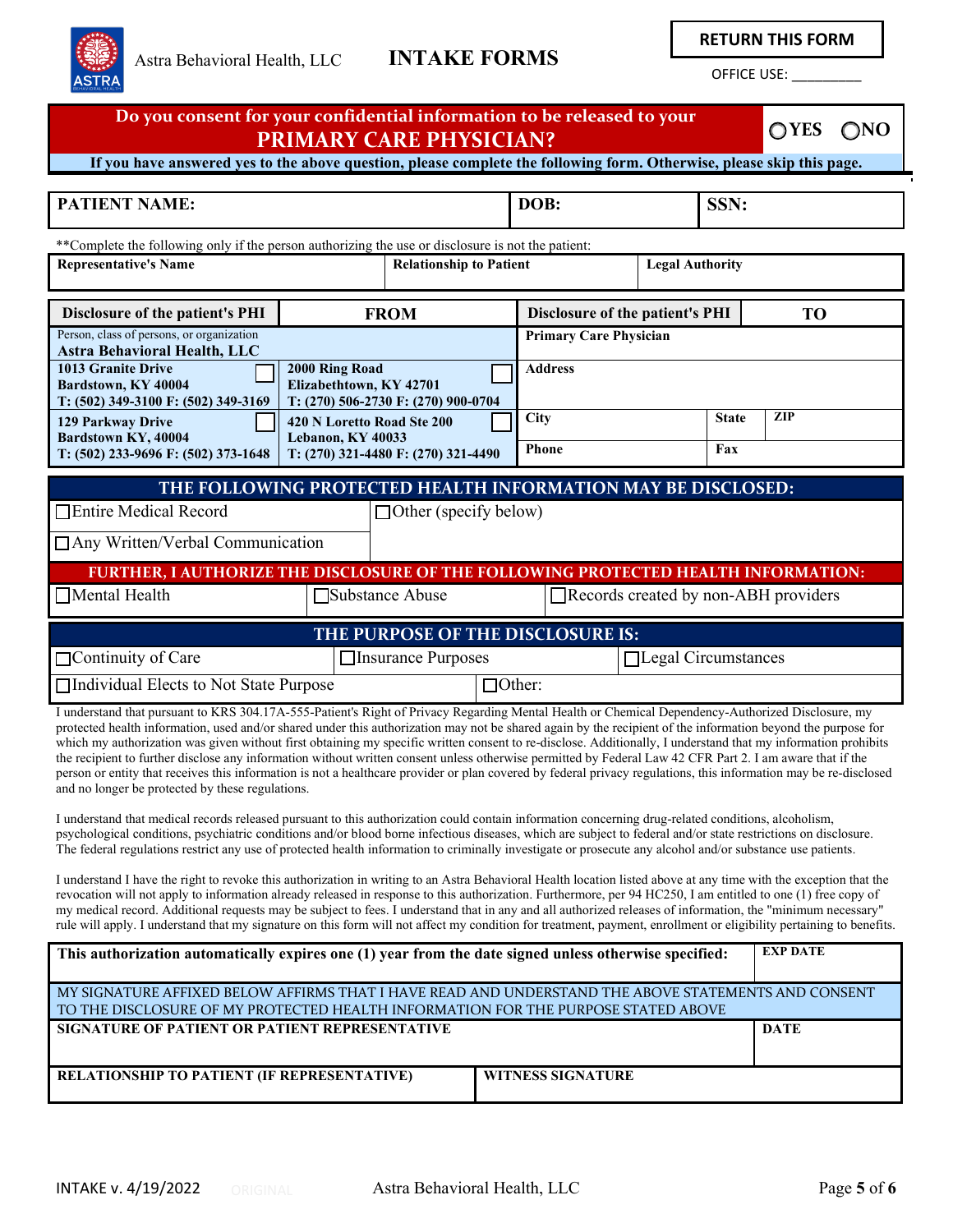

**RETURN THIS FORM**

OFFICE USE: \_\_\_\_\_\_\_\_\_

| Do you consent for your confidential information to be released to<br><b>OYES</b><br>$\bigcirc$ NO<br><b>OTHER BEHAVIORAL HEALTH PROVIDERS?</b>                                                                                                                                                                                                                                                                                                                                                                                                                                                                                                                                                                                                                                                                                                                                                                                                                                                                                                                                                                                                                                                                                                                                                                                                                                                                                                                                                                                                                                                                                                                                                       |                                                 |                                     |                                   |           |              |            |  |
|-------------------------------------------------------------------------------------------------------------------------------------------------------------------------------------------------------------------------------------------------------------------------------------------------------------------------------------------------------------------------------------------------------------------------------------------------------------------------------------------------------------------------------------------------------------------------------------------------------------------------------------------------------------------------------------------------------------------------------------------------------------------------------------------------------------------------------------------------------------------------------------------------------------------------------------------------------------------------------------------------------------------------------------------------------------------------------------------------------------------------------------------------------------------------------------------------------------------------------------------------------------------------------------------------------------------------------------------------------------------------------------------------------------------------------------------------------------------------------------------------------------------------------------------------------------------------------------------------------------------------------------------------------------------------------------------------------|-------------------------------------------------|-------------------------------------|-----------------------------------|-----------|--------------|------------|--|
| If you have answered yes to the above question, please complete the following form. Otherwise, please skip this page.                                                                                                                                                                                                                                                                                                                                                                                                                                                                                                                                                                                                                                                                                                                                                                                                                                                                                                                                                                                                                                                                                                                                                                                                                                                                                                                                                                                                                                                                                                                                                                                 |                                                 |                                     |                                   |           |              |            |  |
| <b>PATIENT NAME:</b><br>DOB:<br>SSN:                                                                                                                                                                                                                                                                                                                                                                                                                                                                                                                                                                                                                                                                                                                                                                                                                                                                                                                                                                                                                                                                                                                                                                                                                                                                                                                                                                                                                                                                                                                                                                                                                                                                  |                                                 |                                     |                                   |           |              |            |  |
| ** Complete the following only if the person authorizing the use or disclosure is not the patient:                                                                                                                                                                                                                                                                                                                                                                                                                                                                                                                                                                                                                                                                                                                                                                                                                                                                                                                                                                                                                                                                                                                                                                                                                                                                                                                                                                                                                                                                                                                                                                                                    |                                                 |                                     |                                   |           |              |            |  |
| <b>Representative's Name</b><br><b>Relationship to Patient</b><br><b>Legal Authority</b>                                                                                                                                                                                                                                                                                                                                                                                                                                                                                                                                                                                                                                                                                                                                                                                                                                                                                                                                                                                                                                                                                                                                                                                                                                                                                                                                                                                                                                                                                                                                                                                                              |                                                 |                                     |                                   |           |              |            |  |
| <b>Disclosure of the patient's PHI</b>                                                                                                                                                                                                                                                                                                                                                                                                                                                                                                                                                                                                                                                                                                                                                                                                                                                                                                                                                                                                                                                                                                                                                                                                                                                                                                                                                                                                                                                                                                                                                                                                                                                                | <b>FROM</b>                                     |                                     | Disclosure of the patient's PHI   | <b>TO</b> |              |            |  |
| Person, class of persons, or organization                                                                                                                                                                                                                                                                                                                                                                                                                                                                                                                                                                                                                                                                                                                                                                                                                                                                                                                                                                                                                                                                                                                                                                                                                                                                                                                                                                                                                                                                                                                                                                                                                                                             |                                                 |                                     | <b>Behavioral Health Provider</b> |           |              |            |  |
| <b>Astra Behavioral Health, LLC</b><br><b>1013 Granite Drive</b><br>2000 Ring Road<br><b>Address</b><br>Elizabethtown, KY 42701<br>Bardstown, KY 40004<br>T: (270) 506-2730 F: (270) 900-0704<br>T: (502) 349-3100 F: (502) 349-3169                                                                                                                                                                                                                                                                                                                                                                                                                                                                                                                                                                                                                                                                                                                                                                                                                                                                                                                                                                                                                                                                                                                                                                                                                                                                                                                                                                                                                                                                  |                                                 |                                     |                                   |           |              |            |  |
| <b>129 Parkway Drive</b><br>Bardstown KY, 40004                                                                                                                                                                                                                                                                                                                                                                                                                                                                                                                                                                                                                                                                                                                                                                                                                                                                                                                                                                                                                                                                                                                                                                                                                                                                                                                                                                                                                                                                                                                                                                                                                                                       | 420 N Loretto Road Ste 200<br>Lebanon, KY 40033 |                                     | City                              |           | <b>State</b> | <b>ZIP</b> |  |
| T: (502) 233-9696 F: (502) 373-1648                                                                                                                                                                                                                                                                                                                                                                                                                                                                                                                                                                                                                                                                                                                                                                                                                                                                                                                                                                                                                                                                                                                                                                                                                                                                                                                                                                                                                                                                                                                                                                                                                                                                   |                                                 | T: (270) 321-4480 F: (270) 321-4490 | Phone                             |           | Fax          |            |  |
| THE FOLLOWING PROTECTED HEALTH INFORMATION MAY BE DISCLOSED:<br><b>Entire Medical Record</b><br>$\Box$ Other (specify below)<br>Any Written/Verbal Communication<br>FURTHER, I AUTHORIZE THE DISCLOSURE OF THE FOLLOWING PROTECTED HEALTH INFORMATION:<br>Mental Health<br>Substance Abuse<br>Records created by non-ABH providers<br>THE PURPOSE OF THE DISCLOSURE IS:<br>Continuity of Care<br>$\Box$ Legal Circumstances<br>□ Insurance Purposes                                                                                                                                                                                                                                                                                                                                                                                                                                                                                                                                                                                                                                                                                                                                                                                                                                                                                                                                                                                                                                                                                                                                                                                                                                                   |                                                 |                                     |                                   |           |              |            |  |
| Individual Elects to Not State Purpose<br>$\Box$ Other:                                                                                                                                                                                                                                                                                                                                                                                                                                                                                                                                                                                                                                                                                                                                                                                                                                                                                                                                                                                                                                                                                                                                                                                                                                                                                                                                                                                                                                                                                                                                                                                                                                               |                                                 |                                     |                                   |           |              |            |  |
| I understand that pursuant to KRS 304.17A-555-Patient's Right of Privacy Regarding Mental Health or Chemical Dependency-Authorized Disclosure, my<br>protected health information, used and/or shared under this authorization may not be shared again by the recipient of the information beyond the purpose for<br>which my authorization was given without first obtaining my specific written consent to re-disclose. Additionally, I understand that my information prohibits<br>the recipient to further disclose any information without written consent unless otherwise permitted by Federal Law 42 CFR Part 2. I am aware that if the<br>person or entity that receives this information is not a healthcare provider or plan covered by federal privacy regulations, this information may be re-disclosed<br>and no longer be protected by these regulations.<br>I understand that medical records released pursuant to this authorization could contain information concerning drug-related conditions, alcoholism,<br>psychological conditions, psychiatric conditions and/or blood borne infectious diseases, which are subject to federal and/or state restrictions on disclosure.<br>The federal regulations restrict any use of protected health information to criminally investigate or prosecute any alcohol and/or substance use patients.<br>I understand I have the right to revoke this authorization in writing to an Astra Behavioral Health location listed above at any time with the exception that the<br>revocation will not apply to information already released in response to this authorization. Furthermore, per 94 HC250, I am entitled to one (1) free copy of |                                                 |                                     |                                   |           |              |            |  |
| my medical record. Additional requests may be subject to fees. I understand that in any and all authorized releases of information, the "minimum necessary"<br>rule will apply. I understand that my signature on this form will not affect my condition for treatment, payment, enrollment or eligibility pertaining to benefits.                                                                                                                                                                                                                                                                                                                                                                                                                                                                                                                                                                                                                                                                                                                                                                                                                                                                                                                                                                                                                                                                                                                                                                                                                                                                                                                                                                    |                                                 |                                     |                                   |           |              |            |  |
| <b>EXP DATE</b><br>This authorization automatically expires one (1) year from the date signed unless otherwise specified:                                                                                                                                                                                                                                                                                                                                                                                                                                                                                                                                                                                                                                                                                                                                                                                                                                                                                                                                                                                                                                                                                                                                                                                                                                                                                                                                                                                                                                                                                                                                                                             |                                                 |                                     |                                   |           |              |            |  |
| MY SIGNATURE AFFIXED BELOW AFFIRMS THAT I HAVE READ AND UNDERSTAND THE ABOVE STATEMENTS AND CONSENT<br>TO THE DISCLOSURE OF MY PROTECTED HEALTH INFORMATION FOR THE PURPOSE STATED ABOVE                                                                                                                                                                                                                                                                                                                                                                                                                                                                                                                                                                                                                                                                                                                                                                                                                                                                                                                                                                                                                                                                                                                                                                                                                                                                                                                                                                                                                                                                                                              |                                                 |                                     |                                   |           |              |            |  |
| SIGNATURE OF PATIENT OR PATIENT REPRESENTATIVE                                                                                                                                                                                                                                                                                                                                                                                                                                                                                                                                                                                                                                                                                                                                                                                                                                                                                                                                                                                                                                                                                                                                                                                                                                                                                                                                                                                                                                                                                                                                                                                                                                                        |                                                 |                                     |                                   |           | <b>DATE</b>  |            |  |
| RELATIONSHIP TO PATIENT (IF REPRESENTATIVE)<br><b>WITNESS SIGNATURE</b>                                                                                                                                                                                                                                                                                                                                                                                                                                                                                                                                                                                                                                                                                                                                                                                                                                                                                                                                                                                                                                                                                                                                                                                                                                                                                                                                                                                                                                                                                                                                                                                                                               |                                                 |                                     |                                   |           |              |            |  |
|                                                                                                                                                                                                                                                                                                                                                                                                                                                                                                                                                                                                                                                                                                                                                                                                                                                                                                                                                                                                                                                                                                                                                                                                                                                                                                                                                                                                                                                                                                                                                                                                                                                                                                       |                                                 |                                     |                                   |           |              |            |  |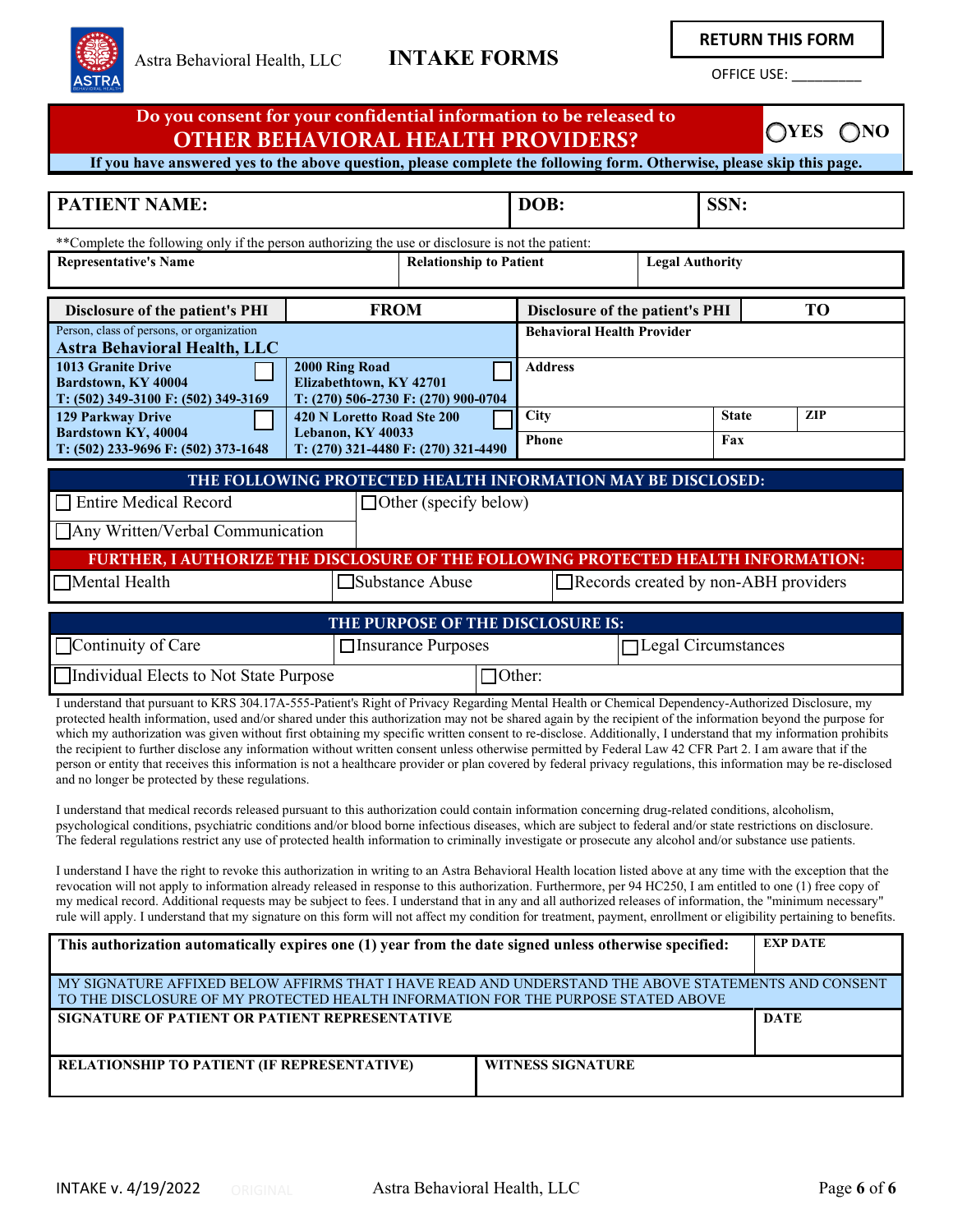

## **CLIENT PAYMENT PROGRAMS**

**Astra Behavioral Health Sliding Fee Scale Program -** This program is for individuals who are without health insurance coverage and may need assistance to fulfill their financial obligation to Astra Behavioral Health. Please request and complete a Sliding Scale Fee Application so that we can assist you.

**Astra Behavioral Health Financial Assistance Program** - This program is for individuals with health insurance but may require assistance to pay their out-of-pocket expenses in-full on a timely basis. Please contact us early to set up payment arrangements and to possibly avoid your account balance being referred to a collection agency. Please see the payment arrangement schedule below. If you are financially unable to make payment arrangements according to our fee schedule, it is your responsibility to contact our Billing Office to make other financial payment arrangements within 10 days of receiving a statement from us at (270) 506-2730.

## **FEE AGREEMENT**

As a patient of Astra Behavioral Health, LLC, I certify the information given by me is correct and by signing the accompanying material confirmation form, I affirm my acceptance of full responsibility for all charges incurred. Further, I consent to the billing of my insurance company, whose accurate information I have provided, for services rendered to me by Astra Behavioral Health, LLC. I authorize Astra Behavioral Health, LLC to furnish information from my medical record to my insurer. By signing the accompanying material confirmation form, I hereby assign and authorize payment from my insurer directly to Astra Behavioral Health, LLC for all charges incurred for received treatment and services.

Fee schedule for services is listed below:

| Initial Eval with MD or ARPN: \$195.00              | Initial Therapist Visit: \$175.00     |
|-----------------------------------------------------|---------------------------------------|
| 15 Minute follow up visit with MD or APRN: \$90.00  | 30 Minute Therapist Visit: \$75.00    |
| 30 Minute follow up visit with MD or APRN: \$125.00 | 45 Minute Therapy Session: \$100.00   |
| Intensive Outpatient Program: \$150.00/day          | 60 Minute Therapy Session: \$150.00   |
| Peer Support: \$10.00/unit                          | Targeted Case Management: \$350.00    |
| Urine Drug Screen: \$50.00                          | Targeted Case Management CC: \$550.00 |

Charges for services are based on the usual, customary, and reasonable fee for the area. A charge list is available upon request. All payments are required at the time of service. As a patient of Astra Behavioral Health, LLC, I agree to pay any self-pay, deductible and/or co-insurance (if applicable) at the time of each visit.

I understand that in the event of my insurance company's denial of payment for my services, I am responsible for the fee within thirty (30) days from denial. I understand I am responsible for any balance after insurance payments have been made, including all charges incurred in collecting these amounts if the account becomes delinquent – such as court costs, collection agency commission, charges and/or attorney fees.

For Medicare patients: I certify that the information provided by me in applying for payment under title XV of the Social Security Act is correct. I authorize Astra Behavioral Health, LLC to release to the Social Security Administration, or its carriers, any medical information form my record to assist in the processing of my insurance claims for services rendered. I request that payment be made directly to Astra Behavioral Health, LLC.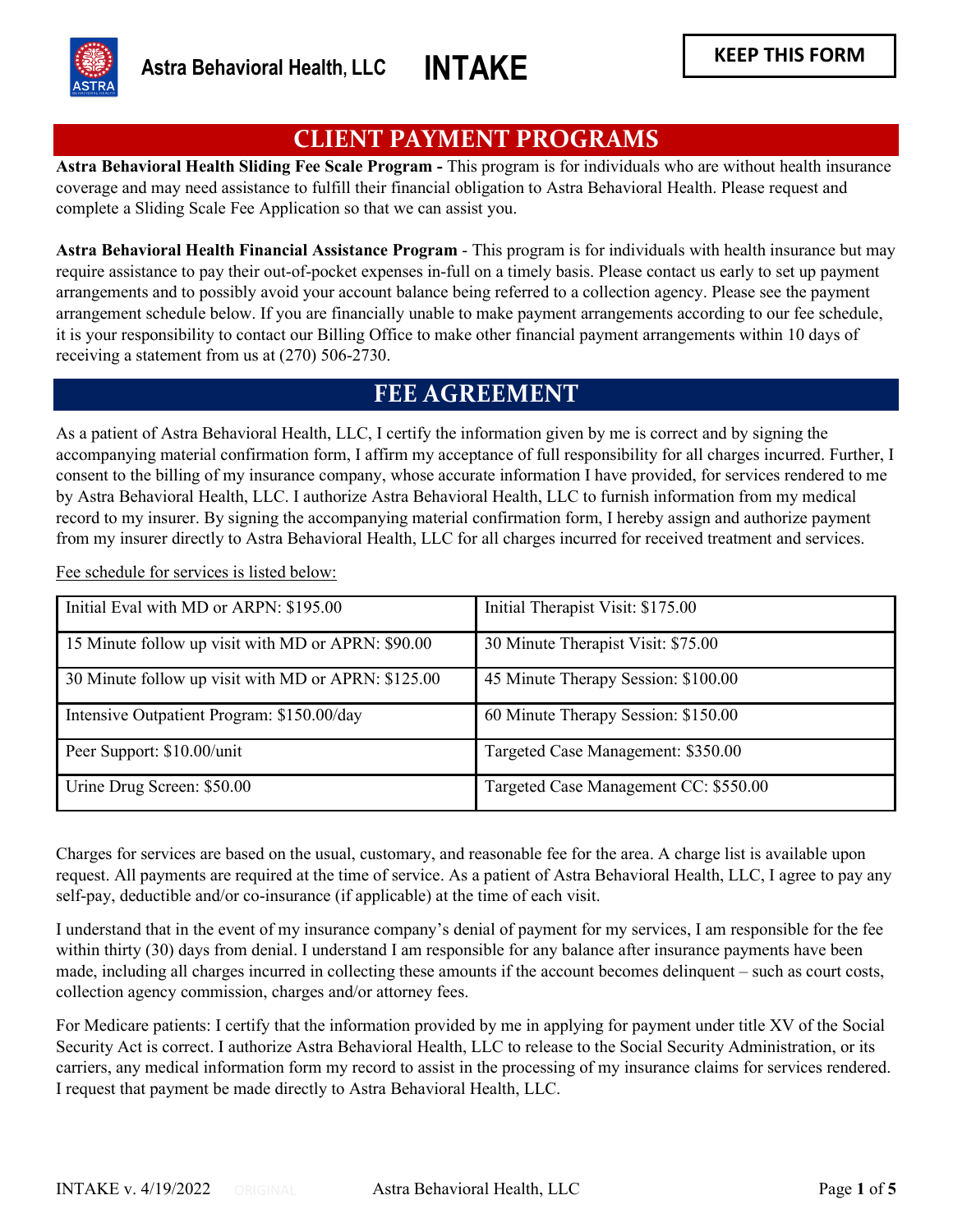

## **CONFIDENTIALITY OF PATIENT RECORDS**

Confidentiality of your records maintained by this office is protected by Federal Law and Regulations. Generally, we may not say to a person outside this facility that you are a client here unless:

- 1. You consent in writing
- 2. You present a danger to yourself or others
- 3. Disclosure is required by court order or subpoenas
- 4. Your treatment is ordered by or is under court supervision
- 5. There is suspected physical or sexual abuse or neglect of a child or adult
- 6. Disclosure is made to medical personnel in a medical emergency or to qualified personnel for audit or program evaluation
- 7. Insurance must verify treatment before covering charges

(See 42 U.S.C. 290dd-3 and 42 U.S.C 290ee-3 for Federal Laws and 42 CFR Part 2 for Federal Regulations)

## **NOTICE OF CLIENT RIGHTS**

As a client of Astra Behavioral Health, you have the following rights:

- 1. To be treated with dignity, respect, and consideration.
- 2. To not be discriminated against in determining eligibility for treatment.
- 3. To be informed of the services offered to you and offer consent to receive those services in writing. To be involved in treatment planning and any case management plans for your care.
- 4. To be informed of the content of treatment and case management plans.
- 5. To receive treatment that is based on your individual needs.
- 6. To give written informed consent to participate in a research study.
- 7. To have your protected health information be kept confidential as according to legal regulations.
- 8. To request a written statement of service charges and be informed of the policy for the assessment and payment of fees.
- 9. To be informed of the rules of client conduct, including the consequences for the use of alcohol and other drugs or other infractions that may result in disciplinary action or discharge.
- 10. To be informed of information in your record.
- 11. To receive one free copy of your record.

# **ACKNOWLEDGMENT OF VIDEO MONITORING PROCEDURES**

Astra Behavioral Health, LLC utilizes a video camera as a necessary precaution to treatment. To promote the safety of all patients and staff, there may be times when the patient is being monitored by video camera, however, audio is not recorded. Also, please note the bathroom areas are not monitored. As a patient of Astra Behavioral Health, LLC, you must be aware of these video monitoring procedures.

### **PATIENT RESPONSIBILITIES**

Patients of Astra Behavioral Health, LLC assume certain responsibilities

- 1. The patient is responsible for providing information about their health, past illness, hospital stays and all use of medication. The patient is responsible for asking questions when information or instruction provided by a staff member of Astra Behavioral Health, LLC is not fully understood. If the patient feels they are unable to continue with treatment, the patient is responsible for informing their provider.
- 2. Your health depends not only on care provided by this facility, but also on the decisions one makes in their daily life. The patient is responsible for recognizing the effects of their lifestyle on their health.
- 3. The patient, and anyone accompanying the patient, is responsible for being considerate of needs of other patients and staff members.
- 4. The patient is responsible for providing current and correct insurance information and for working with us for payment of services received.
- 5. The patient is responsible for adherence to the Cancellation/No Show policy of Astra Behavioral Health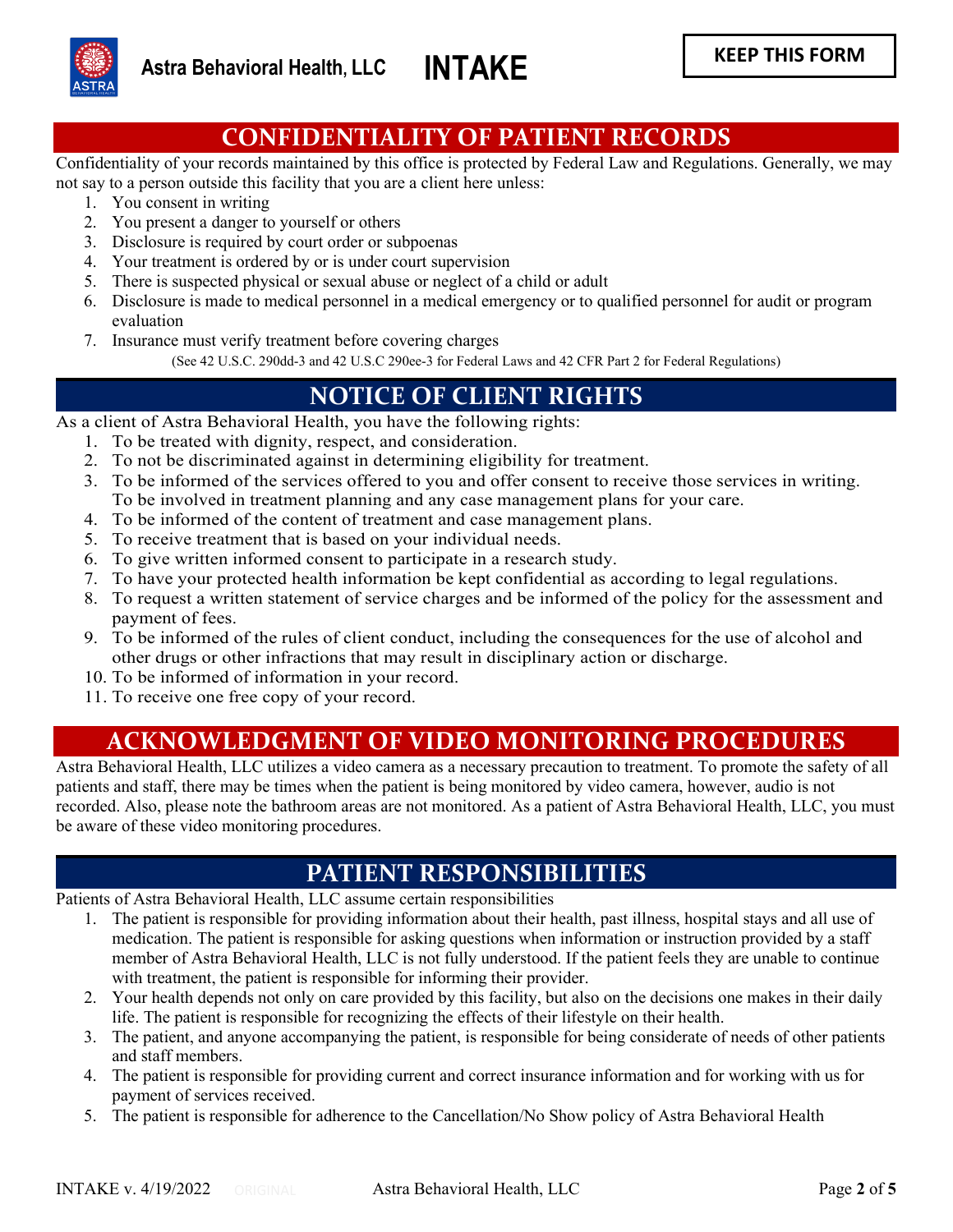

# **LATE CANCELLATION/NO SHOW POLICY**

Our goal is to provide quality individualized medical care in a timely manner. No-shows, late arrivals, and late cancellations inconvenience those individuals who need access to care. A "no show" is a scheduled but missed appointment. A "late cancellation" is an appointment cancelled with less than 24 hours of notice. A "late arrival" is an arrival to an appointment at a time that is past the scheduled time.

To be respectful of the medical needs of other patients, please be courteous and promptly call our office if you are unable to attend an appointment. This time will be reallocated to another patient in need of treatment. If it is necessary to cancel your scheduled, we require that you call at least 24 hours in advance. We understand that there are times when you must miss an appointment due to emergencies or other unavoidable obligations, however, when you do not call to cancel an appointment, you may be preventing another patient from receiving care.

**Please cancel at least 24 hours in advance. Two (2) or more no-shows and or late cancels in a six (6) month period may result in a discharge from the practice and thus a denial of scheduling any future appointments.**

**If you arrive fifteen (15) minutes past your scheduled appointment time, your receipt of services is dependent on the given day's availability, accommodations made at the end of the day, or the rescheduling of your appointment.** 

**Due to the large block of time required for psychiatric evaluations, the late cancellation or no show of such an appointment may result in your inability to reschedule. Further, failure to confirm evaluations at least 24 hours in advance may result in forfeiture of your scheduled appointment time.** 

## **NOTICE OF PRIVACY PRACTICES**

The Notice of Privacy Practices is required by the Health Insurance Portability and Accountability Act (HIPAA) of 1996. This notice describes how medical information about you may be used and disclosed and how you can get access to this information. *Please review it carefully.*

#### **Our Duty to Protect Your Privacy**

Your health information is personal. ASTRA Behavioral Health, LLC is legally required to protect the privacy of your data. It does so in all aspects of its business. ASTRA Behavioral Health, LLC has policies in place about protecting the privacy of your data. These policies comply with state and federal laws. ASTRA Behavioral Health, LLC uses and gives out your health information only where required by law or where necessary for business.

#### **Where Do I Send Questions or Requests?**

To submit questions about your privacy rights or submit a written request. ASTRA Behavioral Health, LLC ATTN: Compliance Officer 2000 Ring Road Elizabethtown, KY 42701

#### **What Type of Information does ASTRA Behavioral Health, LLC Have?**

The Department for Community Based Services (DCBS) or Social Security Administration (SSA) for Supplemental Security Income (SSI) approved you for Medicaid. DCBS and SSA send your information to ASTRA Behavioral Health, LLC. Information sent includes:

- Your individual information including name, address, phone number, date of birth, social security number, eligibility program information, Medicaid number.
	- Information on other health insurance policies you may have.
	- Your medical records (if necessary).
	- Your providers claim for your services. Provider claims contain information on your treatment given.

#### **ASTRA Behavioral Health, LLC is Required to:**

- Follow the terms of this notice
- Support your privacy rights under the law
- Give you a paper copy of this privacy notices and post it on our website
- Mail out a new notice if our privacy practices change
- Treat your data as confidential by not using or giving out your information without your written permission, except to support normal business or under the allowable circumstances given in this notice
- Tell you what types of information we collect on you
- Release your health information without your permission in the event of an emergency. The release of your data must be in your best interest.
- Follow state laws regarding the release of your data in the instances where state law provides stronger protection of your data than the HIPAA law.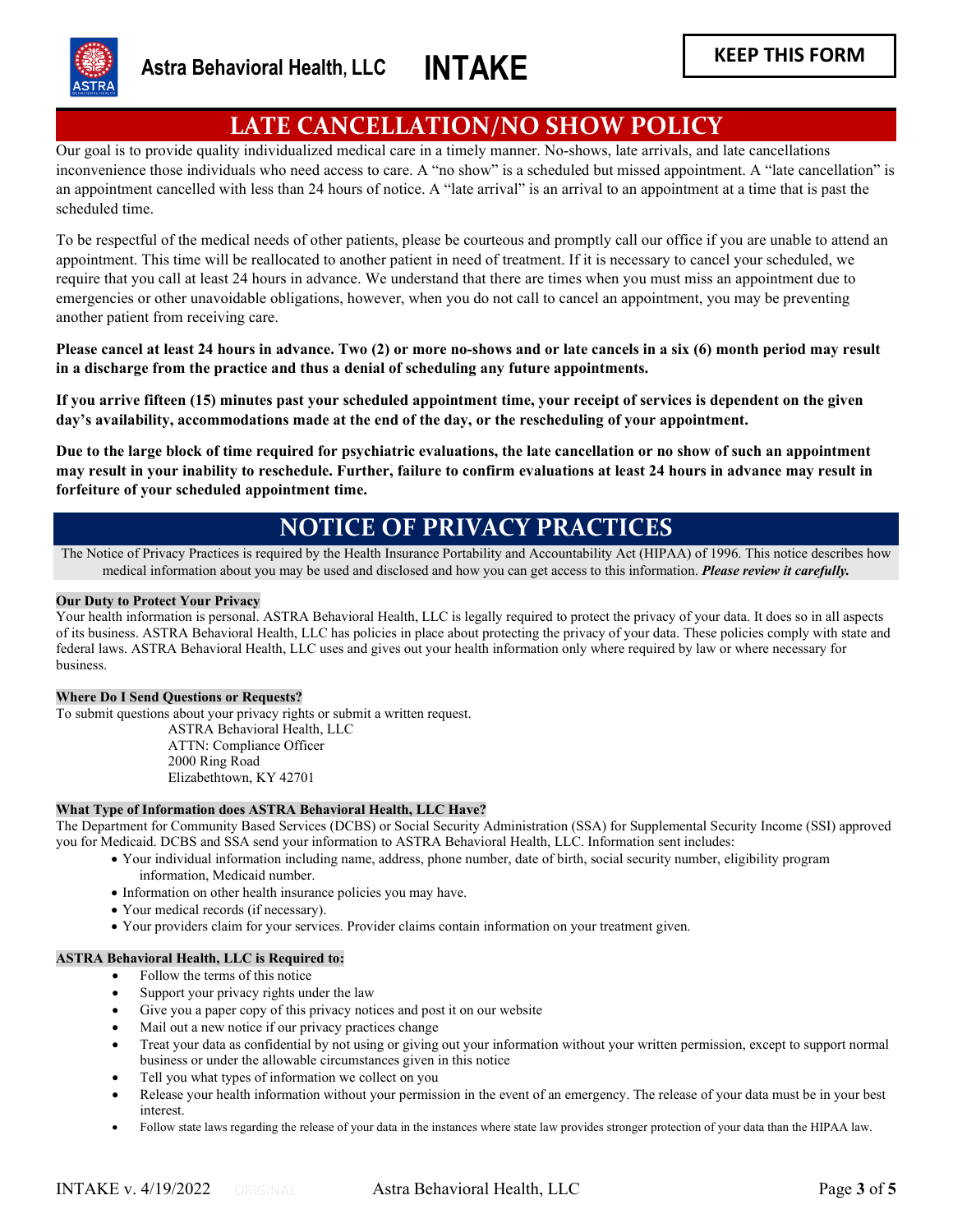

#### **How ASTRA Behavioral Health, LLC May Use of Give Out Your Information**

ASTRA Behavioral Health, LLC can use and give out your information without an authorization (special permission from you) for our normal business and where required by law. This document tells you of some of the ways this can occur. All the way ASTRA Behavioral Health, LLC may use and give out your information without your express permission will fall within one of the groups listed below.

#### **Data for Treatment and Payment Purposes**

ASTRA Behavioral Health, LLC, and businesses we work with receive/give out your mental health information for:

- The coordination of your treatment with medical professionals and facilities
- The billing and payment of your claims
- The review of your care and use of benefits
- The prior authorization of your requested services

Data exchanged for your treatment and claim payment involves communications between your providers, ASTRA Behavioral Health, LLC, your insurance carriers, and other organizations necessary to receive, review, approve, process, and successfully pay for your mental health care claims.

#### **Data for Health Care Operations**

ASTRA Behavioral Health, LLC may use and disclose your information to carry out insurance-related activities related to its operations. Activities may include:

- Submitting claims to other insurance companies
- Conducting or arranging for medical review for certain medical/mental problems you may be experiencing
- Legal services
- Audit services
- Fraud and abuse detection programs
- Business planning, management, and general administration

#### **Case and Utilization Management**

ASTRA Behavioral Health, LLC may use your mental health medical information to approve services. We may give out information to others who must make decisions about your care.

#### **Other Allowable Uses of Your Health Information Without Permission (Authorization)**

- **Public Health**: We may give your data to public health agencies to prevent or control disease, injury, or disability; reporting child abuse or neglect; and reporting domestic violence. ASTRA Behavioral Health, LLC may also report your data to the Food and Drug Administration (FDA) to notify them of problems with products and reactions to medications.
- **Coroners, Medical Examiners, and Funeral Directors**: ASTRA Behavioral Health, LLC may give your protected health information to coroners, medical examiners and funeral directors if needed.
- **Public Safety**: ASTRA Behavioral Health, LLC may give your data to prevent a serious threat to the health or safety of a particular person or to the public.
- **Security:** ASTRA Behavioral Health, LLC may give your data for military, national security, and prisoner care purposes.
- **Government eligibility:** ASTRA Behavioral Health, LLC will give your data to government entities involved with your health care benefit eligibility*.*
- **Marketing***:* ASTRA Behavioral Health, LLC may use your data to contact you to give your information about relative benefits and services. However, ASTRA Behavioral Health, LLC CANNOT give your information to companies for advertising or solicitation without your permission.
- **Business Associates:** ASTRA Behavioral Health, LLC must share your data with other state, federal and commercial partners it contracts with to perform its normal business. We ask these groups to protect your data through formal agreements.
- **Health Oversight and Quality Assurance:** ASTRA Behavioral Health, LLC may use and give out your data to doctors and nurses to help improve your care. Staff, committees, and outside agencies that monitor Medicaid quality of care may also see your data.
- **Appointment Reminders:** ASTRA Behavioral Health, LLC may use your mental health information to remind you of appointments.
- **Mental Health Promotion and Disease Prevention:** ASTRA Behavioral Health, LLC may use your health information to tell you about disease prevention and mental health care*.*
- **Individuals Involved with Payment of Your Care:** ASTRA Behavioral Health, LLC may give out your health information to a friend or family member who is helping with your care of with payment for your care if necessary.
- **Lawsuits and Disputes:** ASTRA Behavioral Health, LLC must give your data under a court order.
- **Law Enforcement:** ASTRA Behavioral Health, LLC will give out your data to law enforcement only where allowed by federal or state law or require under a court order.

#### **When ASTRA Behavioral Health, LLC May Not Use or Disclose Your Mental Health Information Without Authorization**

Other than for the allowed reasons listed above, ASTRA Behavioral Health, LLC will not use or disclose your data without written permission (authorization) from you. If you do authorize us to use or disclose your data in other way, you may revoke your permission in writing at any time. Once you revoke your permission, ASTRA Behavioral Health, LLC will no longer be able to use or disclose your data for the reasons stated in your original authorization.